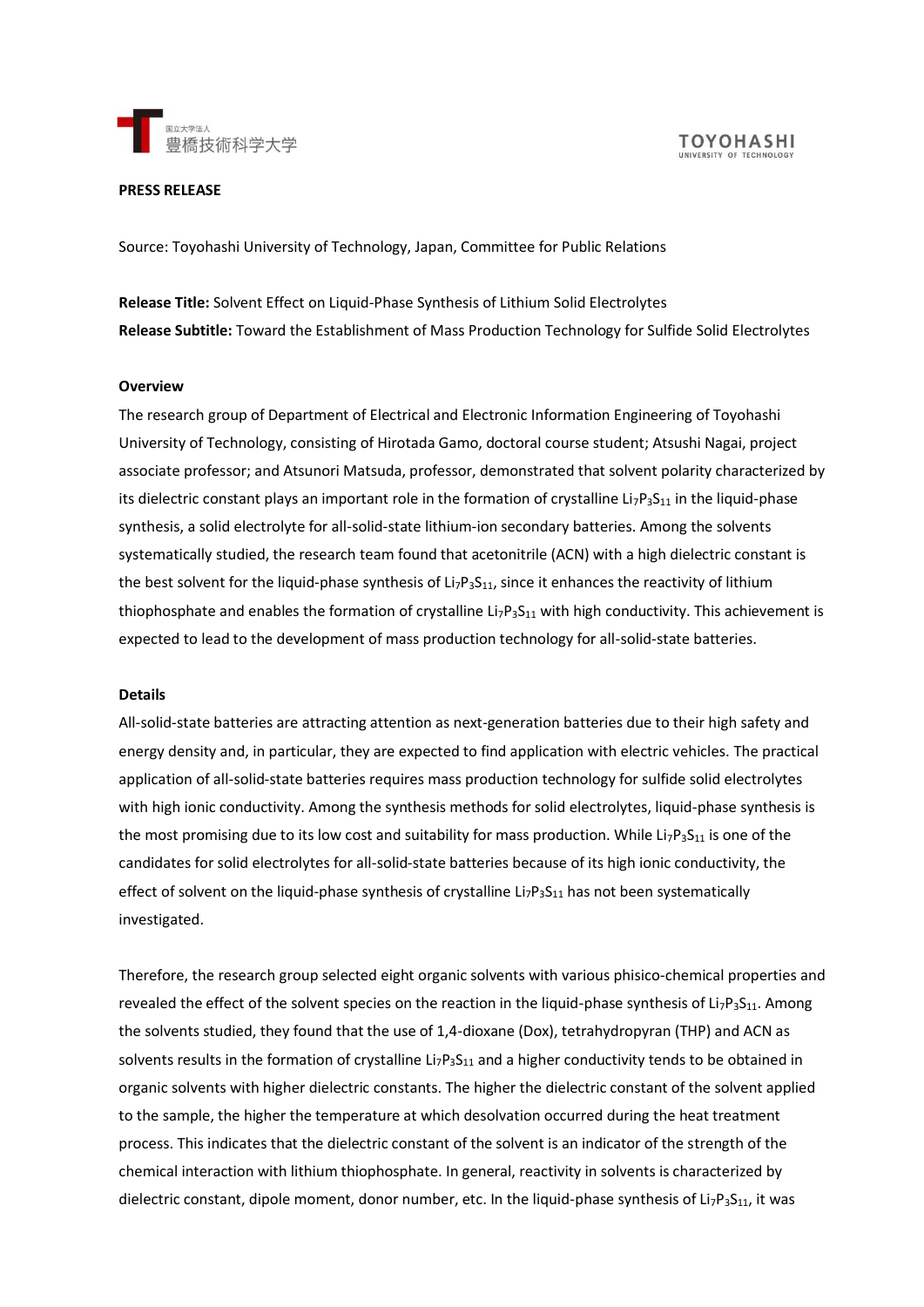

found that high reactivity is observed in solvents with a high dielectric constant.

From the viewpoint of the drying process, a solvent with a low boiling point is preferable. Based on these combined properties, the research group demonstrated that ACN is the best reaction solvent for the liquid-phase synthesis of crystalline  $Li_7P_3S_{11}$  with high conductivity.

## **Future Outlook**

In the liquid-phase synthesis of Li<sub>7</sub>P<sub>3</sub>S<sub>11</sub>, which is a promising candidate of solid electrolyte for all-solidstate batteries, the research team believes that it has found an important basis for solvent selection to achieve high conductivity in  $Li_7P_3S_{11}$  solid electrolytes. In accordance with the basis for solvent selection found from the study, the research team intends to utilize it for the development of mass production technology for all-solid-state batteries.

# **Reference**

Hirotada Gamo, Atsushi Nagai, and Atsunori Matsuda, The effect of solvent on reactivity of the Li2S–P2S5 system in liquid-phase synthesis of Li7P3S11 solid electrolyte, *Scientific Reports*, (2021). doi.org/10.1038/s41598-021-00662-3

This research was conducted as part of the SOLiD-EV project (JPNP 18003) of the New Energy and Industrial Technology Development Organization (NEDO).

# **Further information**

Toyohashi University of Technology 1-1 Hibarigaoka, Tempaku, Toyohashi, Aichi Prefecture, 441-8580, JAPAN Inquiries: Committee for Public Relations E-mail: press@office.tut.ac.jp Toyohashi University of Technology founded in 1976 as a National University of Japan is a research institute in the fields of mechanical engineering, advanced electronics, information sciences, life sciences, and architecture. Website:<https://www.tut.ac.jp/english/>